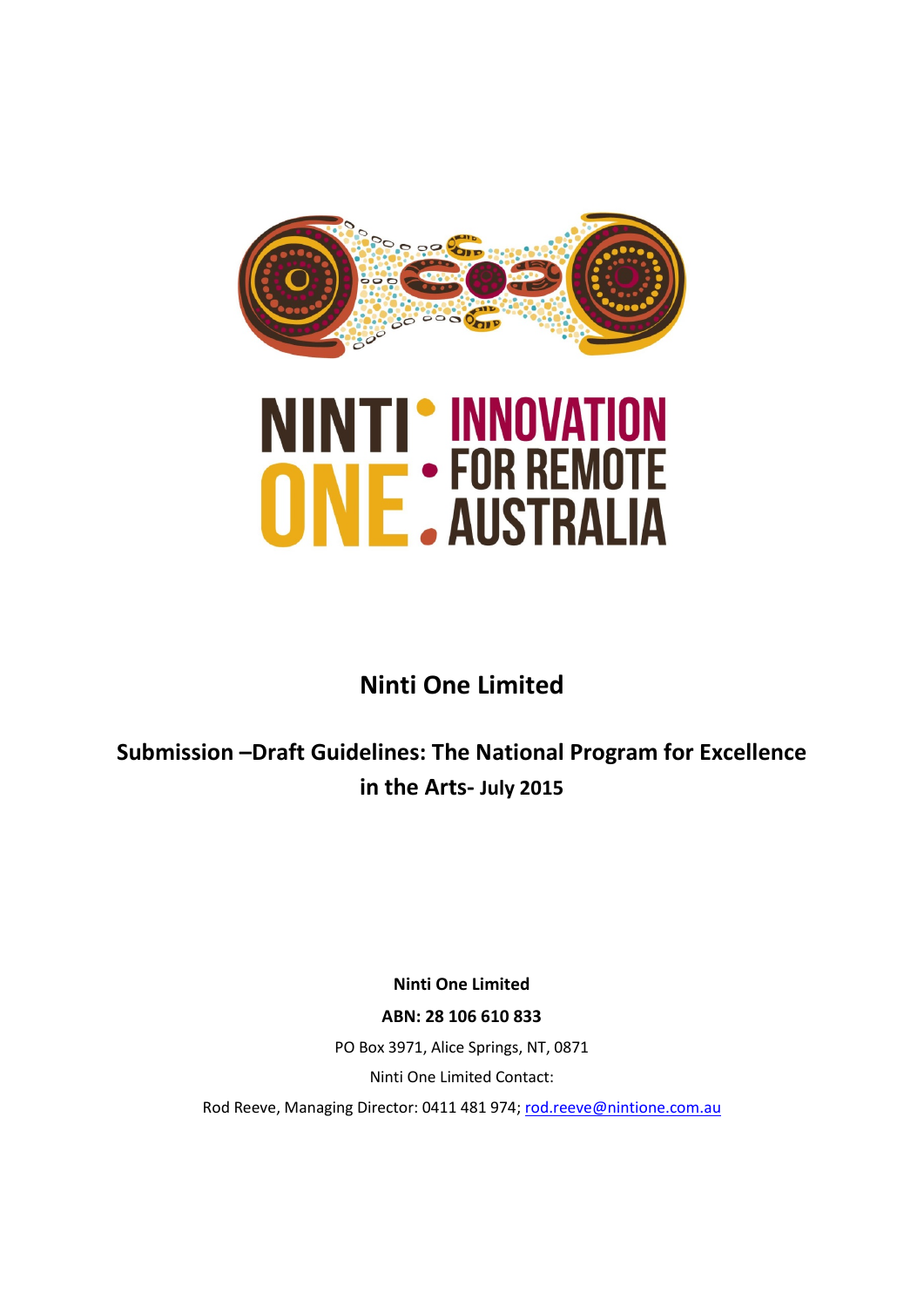#### **Introduction**

Ninti One welcomes the opportunity to provide comments on the National Program for Excellence in the Arts (NPEA) draft guidelines. Our CRC-REP Aboriginal and Torres Strait Islander Art Economies research project has informed this submission. Our response concentrates on issues relevant to remote Aboriginal and Torres Strait Islander artists and art organisations.

#### **About Ninti One**

Established in 2003, Ninti One is a not-for-profit, independent national company that builds opportunities for people in remote Australia through research, innovation and community development.

Ninti One manages:

- the current activities and partnerships of the Cooperative Research Centre for Remote Economic Participation (CRC-REP)
- the commercialisation of the Intellectual Property from CRC-REP and the legacy projects from the former Desert Knowledge CRC (DKCRC)
- consultancy services related to the delivery and commercialisation of research for the benefit of Australians living in remote areas.

CRC-REP has three goals:

- To develop new ways to build resilience and strengthen regional communities and economies across remote Australia
- To build new enterprises and strengthen existing industries that provide jobs, livelihoods and incomes in remote areas
- To improve the education and training pathways in remote areas so that people have better opportunities to participate in the range of economies that exist.

Our CRC-REP Aboriginal and Torres Strait Islander Art Economies research project is informing the development of the remote Aboriginal and Torres Strait Islander art sector. The project is investigating the production, sale and consumption of Aboriginal and Torres Strait Islander art and identifies opportunities for improving the livelihoods of artists, agents and other participants.

Our most recent publication examines the Aboriginal and Torres Strait Islander art sector over the 20 years to 2013. The results give a detailed picture of the sector, enabling consideration on how it might develop in the future. Indeed, this value chain study aims to enable change by informing artists, art business and policy makers about the scope and scale of the sector. Available at [http://www.crc-rep.com.au/resource/EconomyOfPlace/index.html#](http://www.crc-rep.com.au/resource/EconomyOfPlace/index.html)

More information on our activities can be found at [www.nintione.com.au](http://www.nintione.com.au/) an[d www.crc-rep.com.](http://www.crc-rep.com/)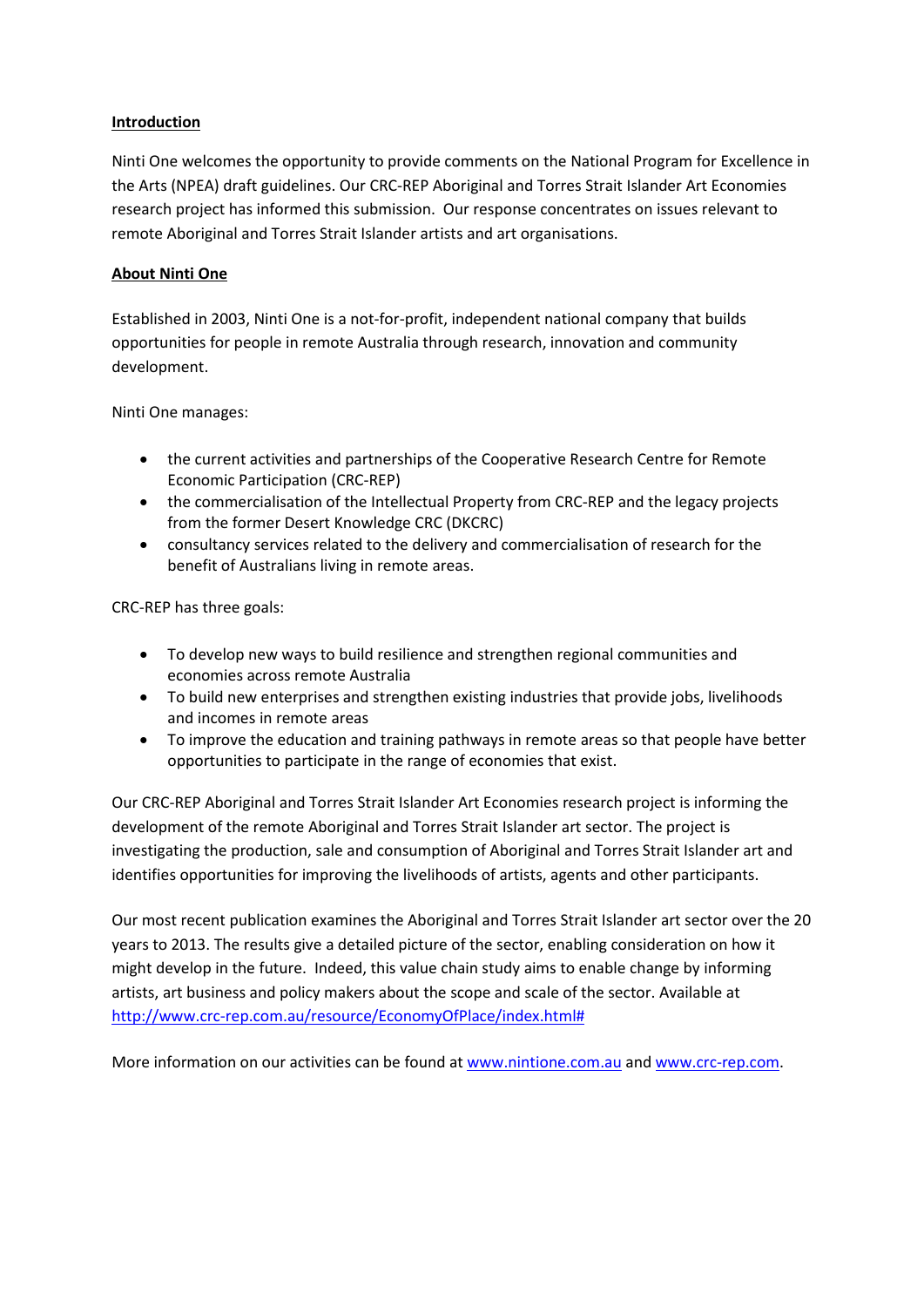#### **Comments on the draft guidelines**

#### **Funding levels and administration costs**

We welcome the announcement of \$80 million available to the program over four years. However, \$104.7 million has been cut from the next four years of the Australia Council's budget. We hope the remaining \$24.7 million transferred from the Australian Council to the Ministry of Arts is not a reflection of the extra administration costs involved in managing the NPEA program.

#### **Governance**

The objectives of NPEA could conceivably be supported by the Australia Council. This suggests the potential for duplication of functions and raise questions about the respective roles of and relationships between the Australia Council and the Ministry for the Arts. The Australia Council's 'arms-length' funding model over the last four decades has proven effective. We recommend the NPEA process involves a genuine independent peer assessment.

#### **International and Cultural Diplomacy stream**

Historical evidence shows that for genuine and sustained engagement by international audiences in Australian art a coherent program that encompasses all points in the supply chain (commercial, institutional, educational etc.) is essential. This is the work of years, not one event or one program. This is especially relevant to the Aboriginal and Torres Strait Islander art sector. Therefore, we recommend that the International and Cultural Diplomacy initiatives be considered with a long term perspective. Considered strategies and supporting tactics are critical to successfully engage with international audiences.

# **Regional and remote outcomes**

There is a lack of clarity in the draft guidelines in the focus on national outcomes and also regional and remote outcomes. Excellence exists at a local or regional level and there are places such as remote Aboriginal arts centres which create high quality art outcomes that will find it difficult to meet national criteria. We strongly recommend that regional and remote outcomes are weighed equally in the assessment of proposals.

# **Eligibility**

The clause excluding *"projects or components of projects that are also funded by other programs administered by the Ministry for the Arts"* from accessing the NPEA fund is ambiguous and potentially redundant. Indeed, the program already excludes funding for operational funding for organisations, which prevents any risks of 'double dipping'. We are concerned that a narrow interpretation of this clause could prevent some Aboriginal arts centres from being eligible to apply under the NPEA. For example, could funding for operating an arts centre be regarded as a 'project' under this clause and therefore make an art centre ineligible to apply under the NPEA to undertake